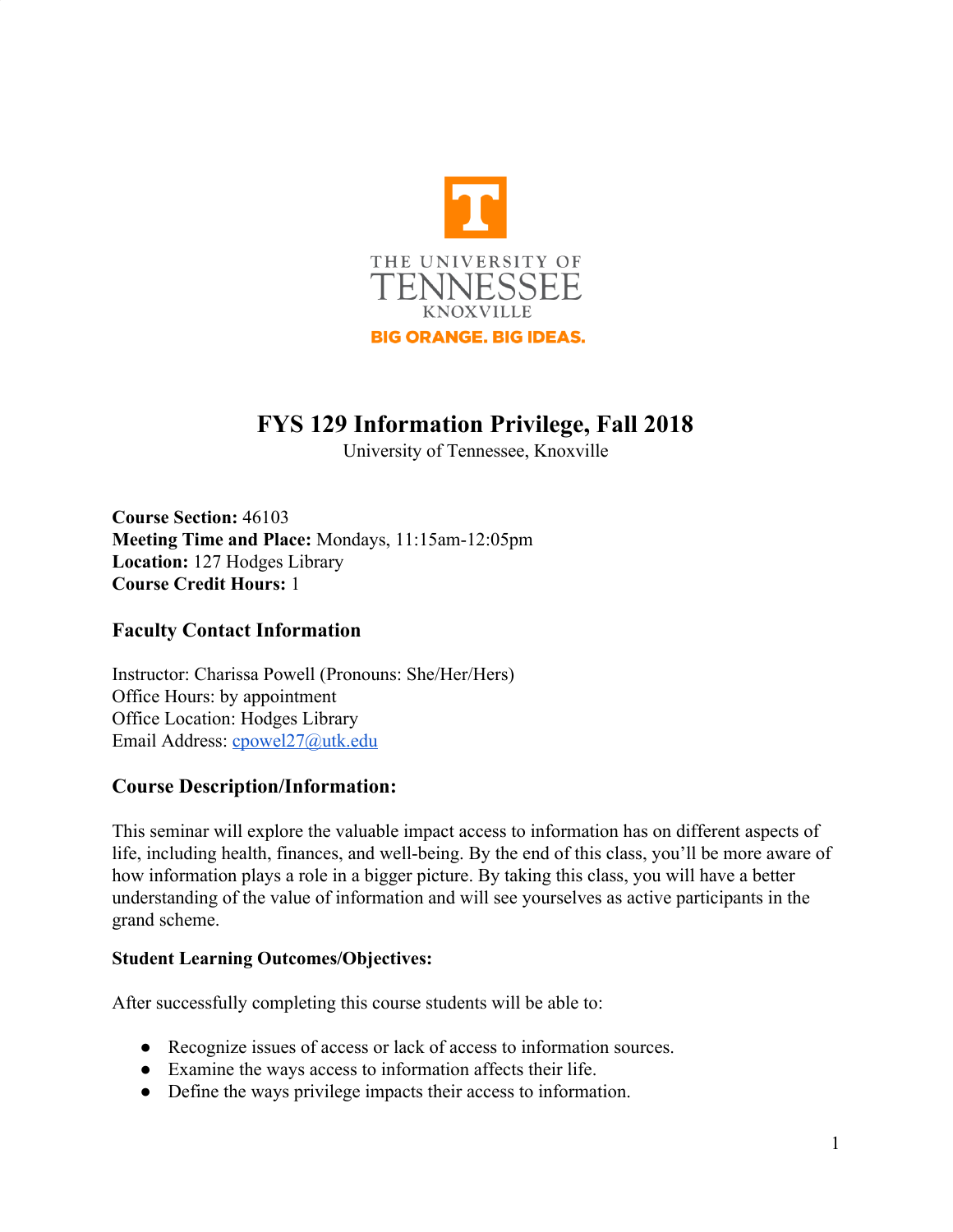- Articulate the purpose and distinguishing characteristics of copyright, fair use, open access, and the public domain.
- Define what it means to be information literate.
- Articulate their own information privilege.
- Discuss the legal and socioeconomic interests influence information production and dissemination.

### **Programmatic Outcomes/Department Goals:**

The First-Year Studies Office (FYS) is devoted to ensuring a smooth transition to UT and a successful experience for all first-year students. The goal of FYS is to help students transition—personally, socially, and academically—to life at the University of Tennessee. Effectively making these transitions in the first year is crucial to success at UT, graduation, and future achievement.

#### **Learning Environment:**

Our classroom environment will be respectful and collegial. I understand that emails need to be sent, texts read, and there will be days when circumstances outside of your control will make it difficult to focus. I ask that you make every attempt to be present, empathetic, and engaged in the learning space.

### **Names/Pronouns and Self Identifications**

I recognize the importance of a diverse student body and I am committed to fostering equitable classroom environments. I invite you, if you wish, to tell me how you want to be referred to both in terms of your name and your pronouns (he/him, she/her, they/them, etc.). The pronouns someone indicates are not necessarily indicative of their gender identity. Written coursework and/or discussion posts, you are welcome to use they/their as a replacement for he/she or him/her.

Additionally, how you identify in terms of your gender, race, class, sexuality, religion, and dis/ability, among all aspects of your identity, is your choice whether to disclose (e.g., should it come up in classroom conversation about our experiences and perspectives) and should be self-identified, not presumed or imposed. I will do my best to address and refer to all students accordingly, and I ask you to do the same for all of your fellow classmates.

### **Course Communications:**

I will communicate time-sensitive information via email. I will respond to emails between Monday-Friday, 8am-5pm. Please email me to discuss questions, absences, or accommodations.

For technical issues, contact the OIT HelpDesk via phone (865) 974-9900 or online at <http://help.utk.edu/>.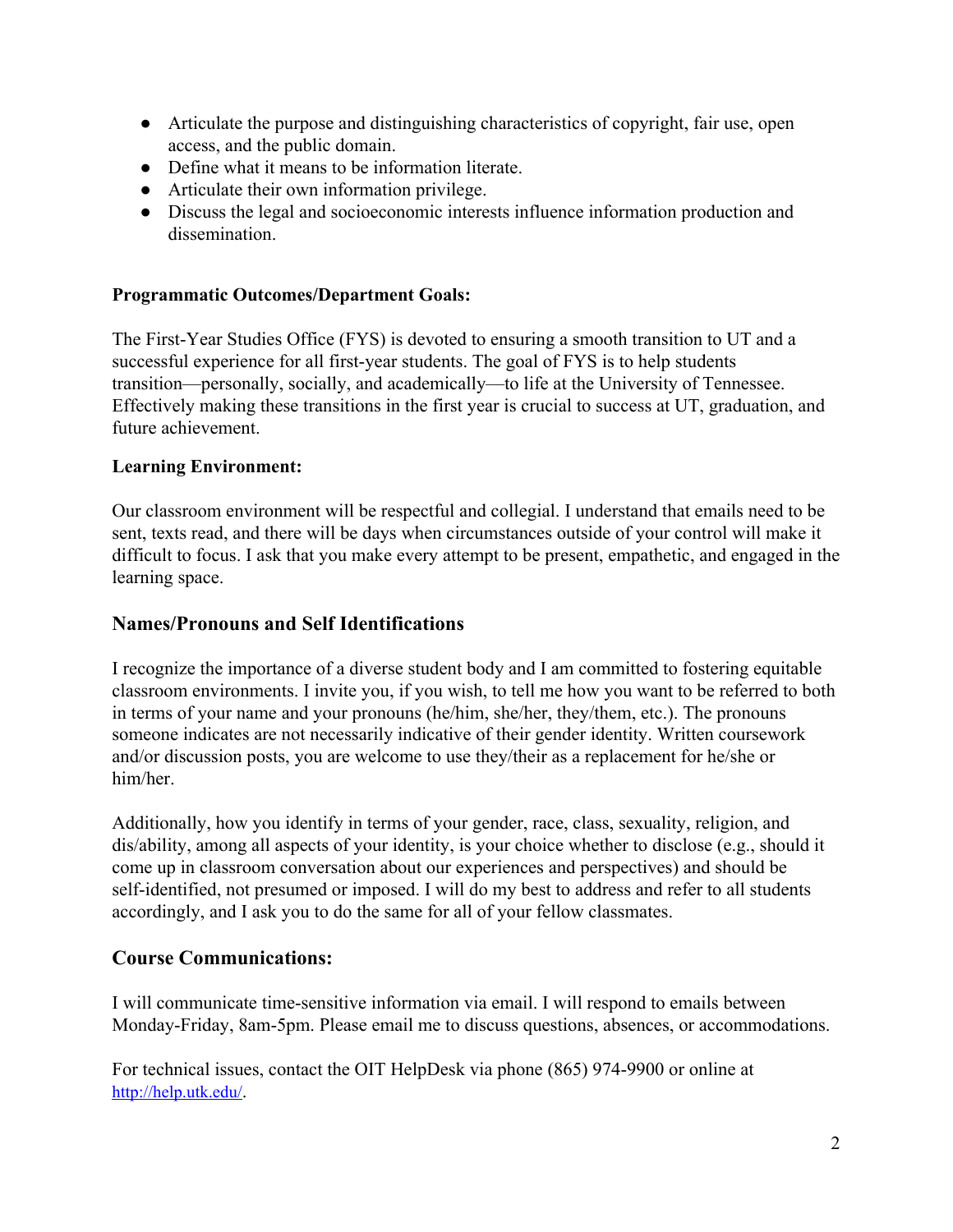### **How to Be Successful in This Course:**

#### **Student's Responsibility**

- Be prepared for all classes
- $\bullet$  Be respectful of others
- Actively contribute to the learning activities in class
- Abide by the UT Honor Code

**Start early and plan ahead.** Some assignments (e.g., the faculty interview) involve multiple steps and will be easier to complete if you work on them for a short period over a few days, rather than all at once (e.g., the e-portfolio).

- **Utilize campus resources.** This semester, you will meet class visitors from varied campus offices, who are a resource for you throughout your time at UTK.
- **Check-in on Canvas.** Log on to the site regularly to be sure that you have the latest information and keep track of your progress in the course.
- **Don't be afraid to ask for help!** I am happy to meet during office hours or to work with you to find another time that's convenient.

### **Instructor's Responsibility**

- Be prepared for all classes
- Evaluate all fairly and equally
- Be respectful of all students
- Create and facilitate meaningful learning activities
- Behave according to University codes of conduct

### **Basic Needs Security**

Any student who has difficulty affording groceries or accessing sufficient food to eat every day, or who lacks a safe and stable place to live, and believes this may affect their performance in the course, is urged to contact the Dean of Students for support. Furthermore, please notify the professor if you are comfortable in doing so. This will enable her to provide any resources that she may possess.

As an additional resource, please utilize Smokeys Pantry if in need: [https://smokeyspantry.wordpress.com](https://smokeyspantry.wordpress.com/)

### **Textbook and Reading**

No textbook purchase is necessary for this course. Any supplementary required readings will be shared on the course Canvas site. This class will also utilize Canvas to distribute announcements,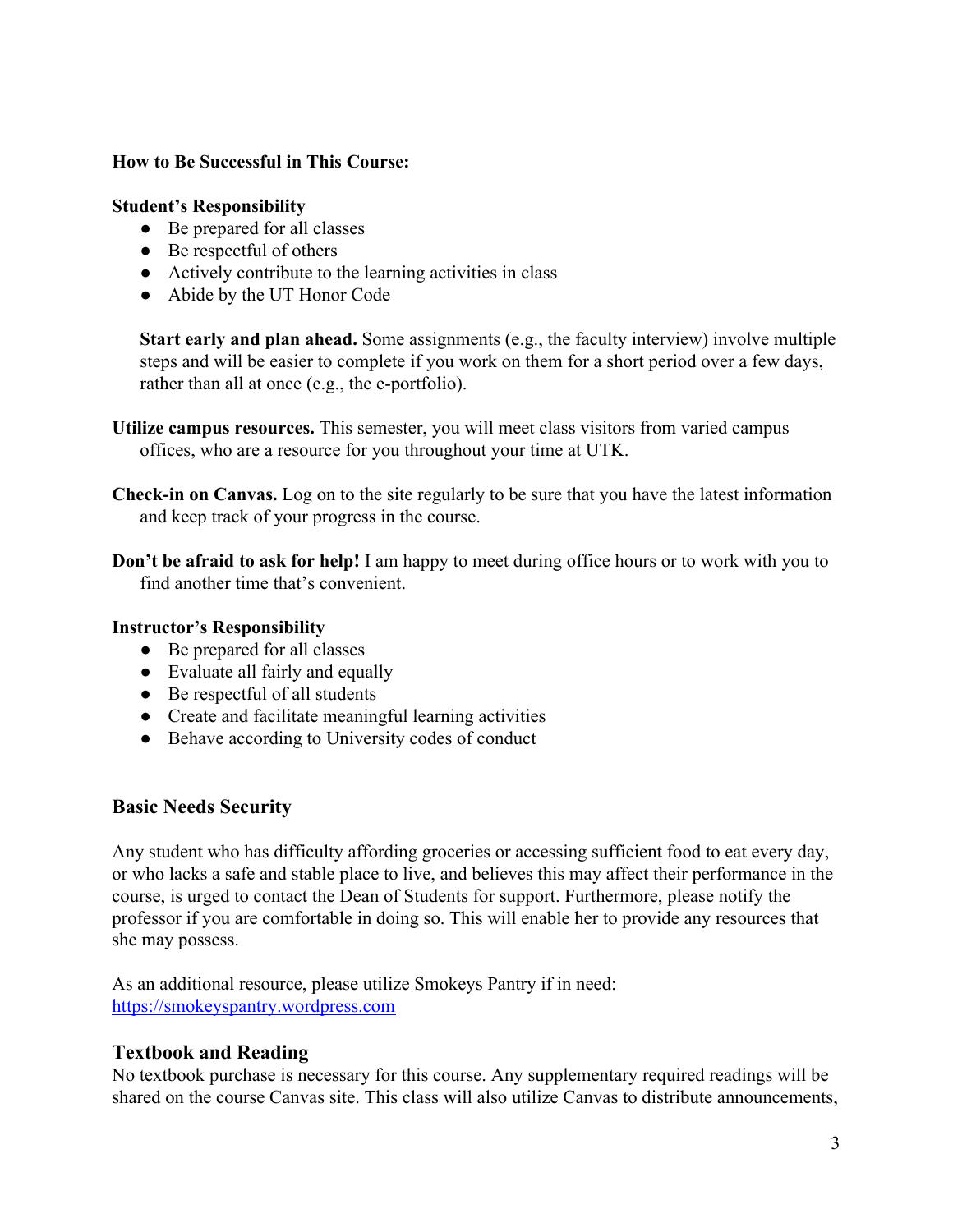post assignments, and share updates. In addition, you will be able to view your grades through Canvas.

### **Course Requirements, Assessments, and Evaluations:**

**Participation:** This course will be discussion-based, which means that it is important that each member of the learning community come to class prepared; having read and reflected on the readings for the week and brainstormed questions for guest speakers.

**Attendance:** Because the quality of the learning environment is based directly on student-participation, it is important that you attend each week. If you are unable to attend for reasons of illness, religious observance, participation in University activities at the request of University authorities, or compelling absences beyond your control, please let us know prior to class [for non-emergencies].

For emergencies, I will completely excuse students for extended absences for sickness, death in the family, etc., if the need for the absence can be verified to my satisfaction. Students who must miss class for a prolonged time and for a serious reason must show written proof (e.g., doctor's note on office letterhead with telephone number) to have the absences excused. The same applies to absences due to official university business (e.g. band trips, athletic events). Let me know at the beginning of the semester when you will not be able to attend class and be prepared to provide an official written note.

**Extensions:** Extensions will be granted on a case-by-case basis. If circumstances impact your ability to complete an assignment on time, please contact me as early as possible to discuss alternative arrangements. Unless you are facing an emergency situation or you receive an extension, late work will automatically be graded down by one step (e.g., an A- will become a B+) for each day that it is late. Assignments more than seven days late will not be accepted.

Written Work: All written work should be proofread before you submit it. Use Times New Roman 12-point font and one-inch margins. Although it is recommended that you use APA Style for in-text citations and reference lists, you may use any citation style, provided that it is consistent. See OWL at Purdue for help with APA formatting: https://owl.english.purdue.edu/owl/resource/560/01/

### **University Policies:**

### **Academic Integrity:**

"An essential feature of the University of Tennessee, Knoxville is a commitment to maintaining an atmosphere of intellectual integrity and academic honesty. As a student of the university, I pledge that I will neither knowingly give nor receive any inappropriate assistance in academic work, thus affirming my own personal commitment to honor and integrity."

### **University Civility Statement:**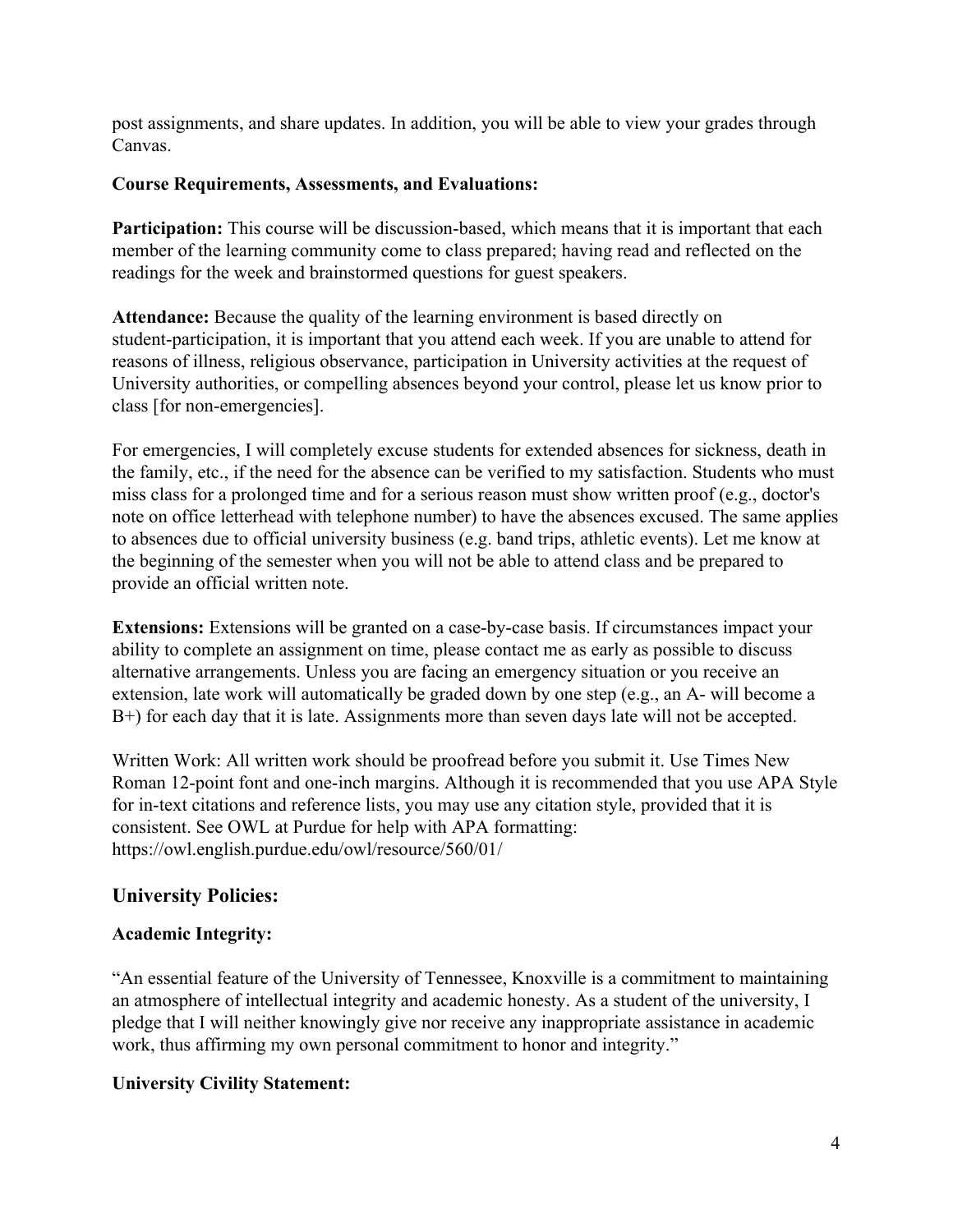Civility is genuine respect and regard for others: politeness, consideration, tact, good manners, graciousness, cordiality, affability, amiability and courteousness. Civility enhances academic freedom and integrity, and is a prerequisite to the free exchange of ideas and knowledge in the learning community. Our community consists of students, faculty, staff, alumni, and campus visitors. Community members affect each other's well-being and have a shared interest in creating and sustaining an environment where all community members and their points of view are valued and respected. Affirming the value of each member of the university community, the campus asks that all its members adhere to the principles of civility and community adopted by the campus: <http://civility.utk.edu/>.

# **Disability Accommodations**

If you have a documented disability, Student Disability Services (SDS) can assist you by first determining your eligibility and then working collaboratively to determine reasonable accommodations and services to give you equal access to the University. *In the college setting, it is your responsibility to request disability services.* You must self-register with SDS before any accommodations can be provided. Visit [sds.utk.edu](http://www.sds.utk.edu/) for more information or call 974-6087.

### **Your Role in Improving Teaching and Learning Through Course Assessment:**

At UT, it is our collective responsibility to improve the state of teaching and learning. During the semester, you may be requested to assess aspects of this course either during class or at the completion of the class. You are encouraged to respond to these various forms of assessment as a means of continuing to improve the quality of the UT learning experience.

# **Key Campus Resources for Students:**

- [Center for Career Development](http://career.utk.edu/) (Career counseling and resources; HIRE-A-VOL job search system)
- [Course Catalogs](http://catalog.utk.edu/) (Listing of academic programs, courses, and policies)
- [Hilltopics](http://hilltopics.utk.edu/) (Campus and academic policies, procedures and standards of conduct)
- [OIT HelpDesk](https://help.utk.edu/) (865) 974-9900
- [Schedule of Classes/Timetable](https://bannerssb.utk.edu/kbanpr/bwckschd.p_disp_dyn_sched)
- [Student Health Center](http://studenthealth.utk.edu/) (visit the site for a list of services)
- [Student Success Center](http://studentsuccess.utk.edu/) (Academic support resources)
- [Undergraduate Academic Advising](http://advising.utk.edu/) (Advising resources, course requirements, and major guides)
- [University Libraries](http://www.lib.utk.edu/) (Access to library resources, databases, course reserves, and services)

# **University Withdrawal Policy**

It is important to familiarize yourself with the University's Withdrawal and Drop Policies. These rules apply to all of your courses at the University of Tennessee.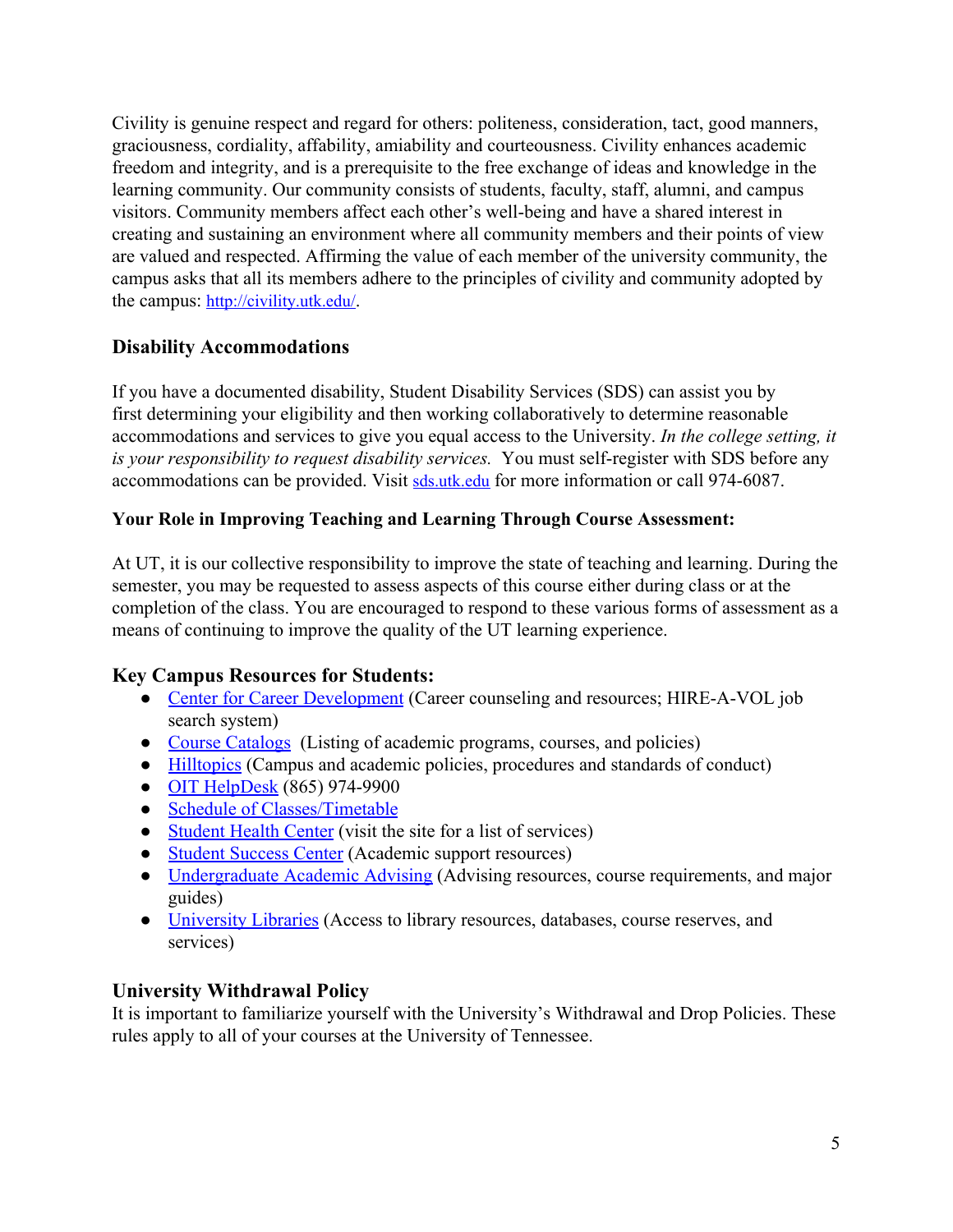### **Withdrawing from Full-term Courses:**

- No W on transcript: **August 31st** is the last day you may drop full-term courses without a W on your transcript.
- W on transcript: **November 13th** is the last day you may drop full-term courses and receive a "W" on your transcript that is not computed in your GPA.

#### Classes end – **December 4th**

The following additional regulations relate to dropping classes after the "No W" drop deadline:

- Students are allowed four drops during their academic career (until a bachelor's degree is earned).
- Students holding a bachelor's degree who return to pursue a second bachelor's degree are allowed four additional drops.
- Students pursuing more than one major or degree simultaneously are not allowed additional drops.
- The W grade is not computed in the grade point average.
- After the 84th day, no drops are permitted.

### *Students are solely responsible for managing their enrollment status in a class; nonattendance does not constitute a withdrawal.*

*Courses may be dropped on the web (<https://myutk.utk.edu/>). Failure to attend a course is not an official withdrawal and will result in the assignment of an NC grade.*

### **Course Outline/Assignments:**

#### **Reflection Posts**

Most weeks, students will post 150-word reflection posts to Canvas discussion board.

#### **Student Presentations**

On the last two days of classes (November  $26<sup>th</sup>$  and December  $3<sup>rd</sup>$ ) students will give short presentations about their takeaways from the course.

#### **Final Presentation**

Presentations may take whatever form you like. You may do a traditional presentation with powerpoint. Presentation without powerpoint. Song. Dance. However you'd like to respond to some of the following prompts:

- How has my understanding of information privilege changed over the course of the semester?
- How do I define information privilege
- What does information privilege mean to me?
- How does learning about information privilege impact my viewpoint going forward in life?
- The most impactful thing I have learned in this class is...
- Having taken this class I now plan to...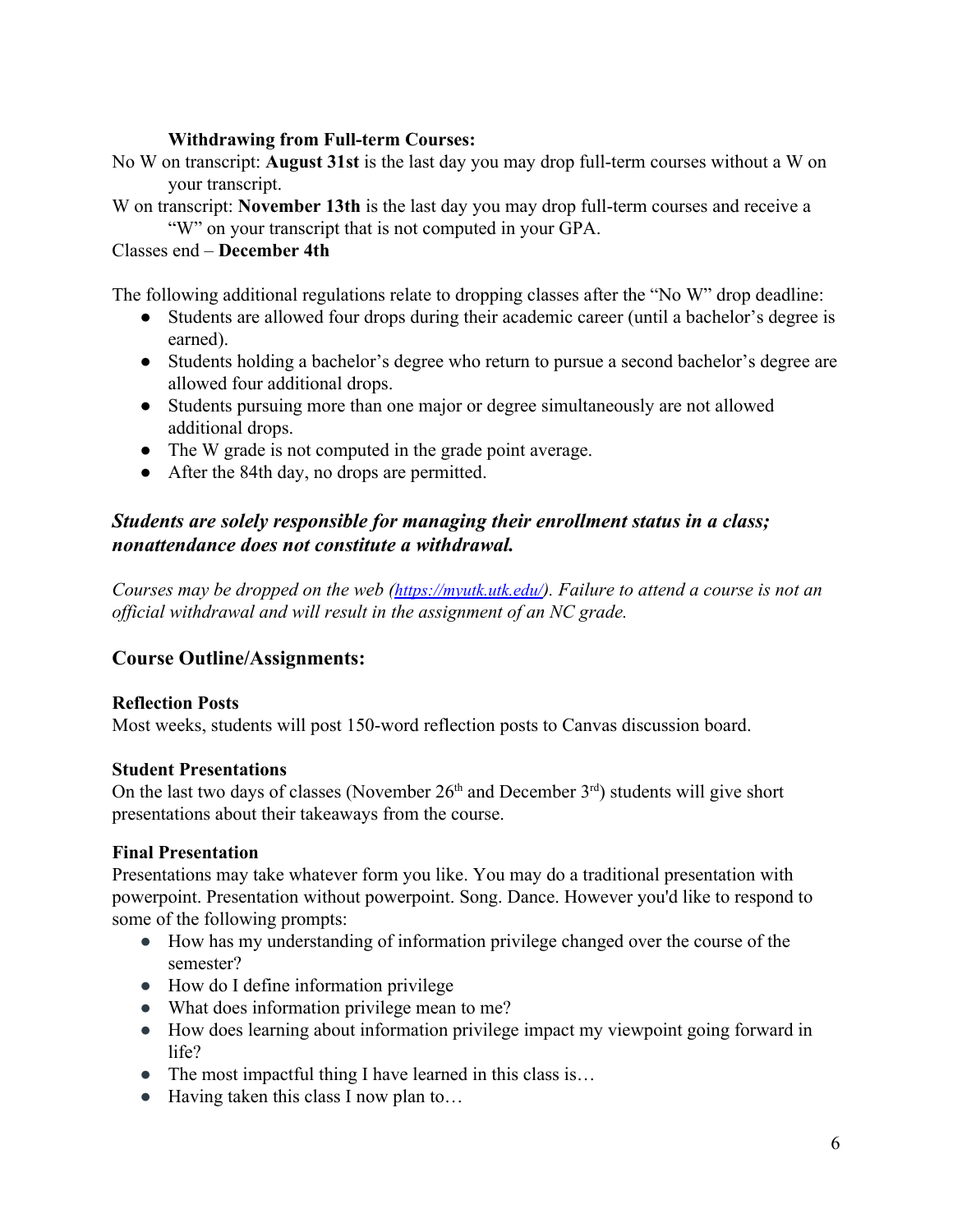- The topic I found most interesting was...
- The topic that surprised me the most was...

| <b>FYS 129 Seminar Schedule</b> |                                                                                                                                                                                                                                                                                                    |                                                                                                                                                                                                                                                                                      |  |
|---------------------------------|----------------------------------------------------------------------------------------------------------------------------------------------------------------------------------------------------------------------------------------------------------------------------------------------------|--------------------------------------------------------------------------------------------------------------------------------------------------------------------------------------------------------------------------------------------------------------------------------------|--|
| Day                             | <b>Class Topic(s)</b>                                                                                                                                                                                                                                                                              | <b>Assignments Due</b>                                                                                                                                                                                                                                                               |  |
| August 27<br>Week 1             | Introductions, Expectations, and Conversations                                                                                                                                                                                                                                                     |                                                                                                                                                                                                                                                                                      |  |
| Sept. 3<br>Week 2               | No Class - Labor Day                                                                                                                                                                                                                                                                               |                                                                                                                                                                                                                                                                                      |  |
| Sept. 10<br>Week 3              | <b>Information Privilege</b><br>To Read:<br>"Information Privilege" Wikipedia Entry:<br>https://en.wikipedia.org/wiki/Information Privileg<br>$\underline{e}$<br>"Information Literacy" Wikipedia Entry:<br>https://en.wikipedia.org/wiki/Information literacy                                     | Post reflection to Canvas<br>Reflection Prompt:<br>After reading and skimming<br>the above Wikipedia entries,<br>describe a time you had<br>trouble accessing<br>information because of<br>geography, access to<br>technology, financial<br>standing, identity, or other<br>reasons. |  |
| Sept. 17<br>Week 4              | <b>Access to Archives Information</b><br>Guest Speaker: Lizeth Zepeda, Access to Archives<br>Information<br>To Read:<br>First Archivists Circle. "Protocols for Native<br>American Archival Materials." Salamanca, N.Y.,<br>2007. Available at:<br>http://www2.nau.edu/libnap-p/PrintProtocols.pdf | Post reflection to Canvas<br>Reflection Prompt:<br>Think about a family<br>tradition. What information<br>does this tradition say about<br>your family? What would an<br>outsider learn about your<br>family by knowing about<br>this tradition?                                     |  |
| Sept. 24<br>Week 5              | <b>Access to Archives Information</b><br>To Read:<br>What Is An Archives?<br>http://www.archivists.org/archivesmonth/2007Wh<br>atIsAnArchives.pdf                                                                                                                                                  | Post reflection to Canvas<br>Reflection Prompt:<br>Why do you think it is<br>important to have access to<br>archival materials? What<br>sort of privilege is it to see<br>or not see yourself reflected<br>in an archives?                                                           |  |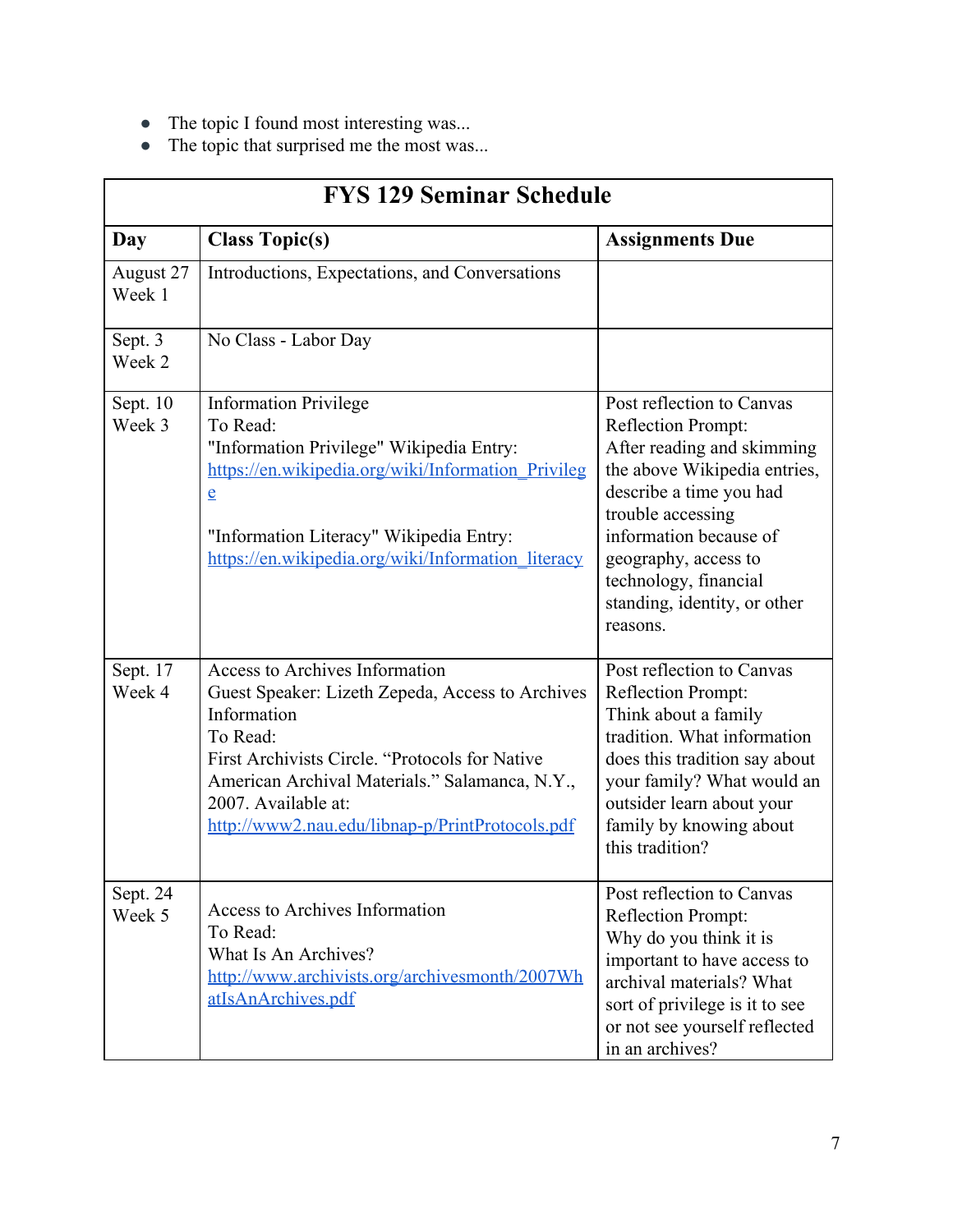| Oct. 1<br>Week 6  | No Class                                                                                                                                                                                                                                                                                                                                                                                                                             |                                                                                                                                                                                                                                                                                                                                                                                                                      |
|-------------------|--------------------------------------------------------------------------------------------------------------------------------------------------------------------------------------------------------------------------------------------------------------------------------------------------------------------------------------------------------------------------------------------------------------------------------------|----------------------------------------------------------------------------------------------------------------------------------------------------------------------------------------------------------------------------------------------------------------------------------------------------------------------------------------------------------------------------------------------------------------------|
| Oct. 8<br>Week 7  | <b>Access to Museum Information</b><br>"For All the World to See Tour" Exhibit at<br>McClung Museum<br>On Monday, October 8th, we will be visiting<br>McClung Museum for their exhibit "For All the<br>World to See" which focuses on the visual culture<br>that surrounded the historic Civil Rights<br>movement. Rather than creating a historical<br>account, it explores how imagery impacted the<br>struggle for racial equity. | Post reflection to Canvas:<br>In your own words, define<br>these concepts. Each<br>description in your own<br>words should be at least<br>three sentences.<br>Racism<br>Tokenism<br>Activism<br>Stereotype<br>Violence                                                                                                                                                                                               |
| Oct. 15<br>Week 8 | Access to Museum Information                                                                                                                                                                                                                                                                                                                                                                                                         | Post reflection to Canvas<br>Reflection Prompt:<br>Reflect on our visit to<br>McClung Museum. The<br>internet and especially social<br>media have changed the way<br>we consume information in a<br>profound way. What has the<br>relatively new technology<br>done for social movements?<br>How has it helped and or<br>hurt those movements? How<br>has access to information<br>through these outlets<br>changed? |
| Oct. 22<br>Week 9 | Guest Speaker: Rachel Caldwell, Open Access<br>Week<br>To Watch:<br>Watch all of the videos on this page for the movie<br>Paywall: https://paywallthemovie.com/trailers<br>To Read:<br>"The Problem: Students can't access essential<br>research":<br>http://www.righttoresearch.org/learn/problem/inde<br>x.shtml<br>About Open Access Week:<br>http://www.openaccessweek.org/page/about                                            | Post reflection to Canvas<br>Reflection Prompt:<br>How do you feel after<br>reading and watching on the<br>topic of open access? What<br>are the benefits to open<br>access? What are the<br>barriers? How do you, as a<br>student, experience this?                                                                                                                                                                 |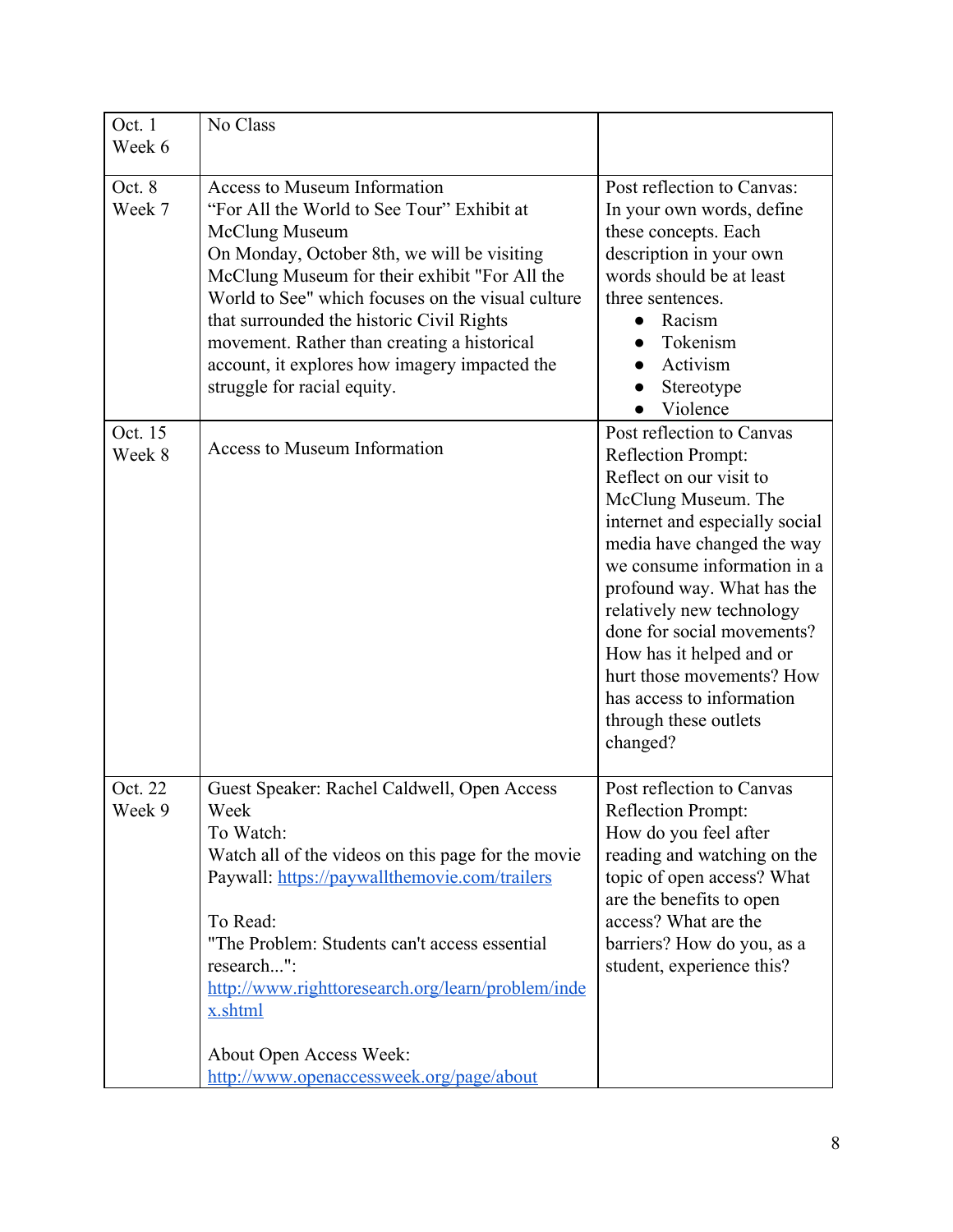| Oct. 29<br>Week 10        | Access to Financial Information<br>To watch:<br>Kimberlé Crenshaw's "The urgency of<br>intersectionality" TEDWomen2016 talk:<br>https://www.ted.com/talks/kimberle_crenshaw_the<br>urgency of intersectionality?language=en<br>To read:<br>Wikipedia entry on financial literacy:<br>https://en.wikipedia.org/wiki/Financial_literacy | Post reflection to Canvas<br>Reflection Prompt:<br>Why is it important to think<br>about intersectionality when<br>discussing access to<br>information, aka information<br>privilege? How and/or<br>where do these two topics<br>overlap? What are some of<br>the intersections that would<br>inhibit someone from having<br>access to financial literacy<br>and financial information? |
|---------------------------|---------------------------------------------------------------------------------------------------------------------------------------------------------------------------------------------------------------------------------------------------------------------------------------------------------------------------------------|-----------------------------------------------------------------------------------------------------------------------------------------------------------------------------------------------------------------------------------------------------------------------------------------------------------------------------------------------------------------------------------------|
| Nov. $5$<br>Week 11       | <b>Student Choice</b>                                                                                                                                                                                                                                                                                                                 | Post reflection to Canvas<br>Reflection:<br>In your own words, taking<br>everything you've learned so<br>far this semester, define and<br>describe the term<br>"information privilege."                                                                                                                                                                                                 |
| Nov. 12<br>Week 12        | Access to Health Information<br>Guest Speaker: Melanie Allen<br>To Read:<br>Health Sciences Workshop Guide:<br>https://libguides.utk.edu/hsworksho<br>To Watch:<br>TEDx Talk from Dr. Lisa Fitzpatrick about the<br>confusion surrounding health information:<br>https://youtu.be/-x6DLqtaK2g                                         | Post reflection to Canvas<br>Reflection Prompt:<br>How do you (or people in<br>your life) usually seek out<br>health information? How<br>credible do you think that<br>information is?                                                                                                                                                                                                  |
| Nov. 19<br>Week 13        | No Class                                                                                                                                                                                                                                                                                                                              |                                                                                                                                                                                                                                                                                                                                                                                         |
| <b>Nov. 26</b><br>Week 14 | <b>Student Presentations</b>                                                                                                                                                                                                                                                                                                          |                                                                                                                                                                                                                                                                                                                                                                                         |
| Dec. 3<br>Week 15         | <b>Student Presentations</b>                                                                                                                                                                                                                                                                                                          |                                                                                                                                                                                                                                                                                                                                                                                         |